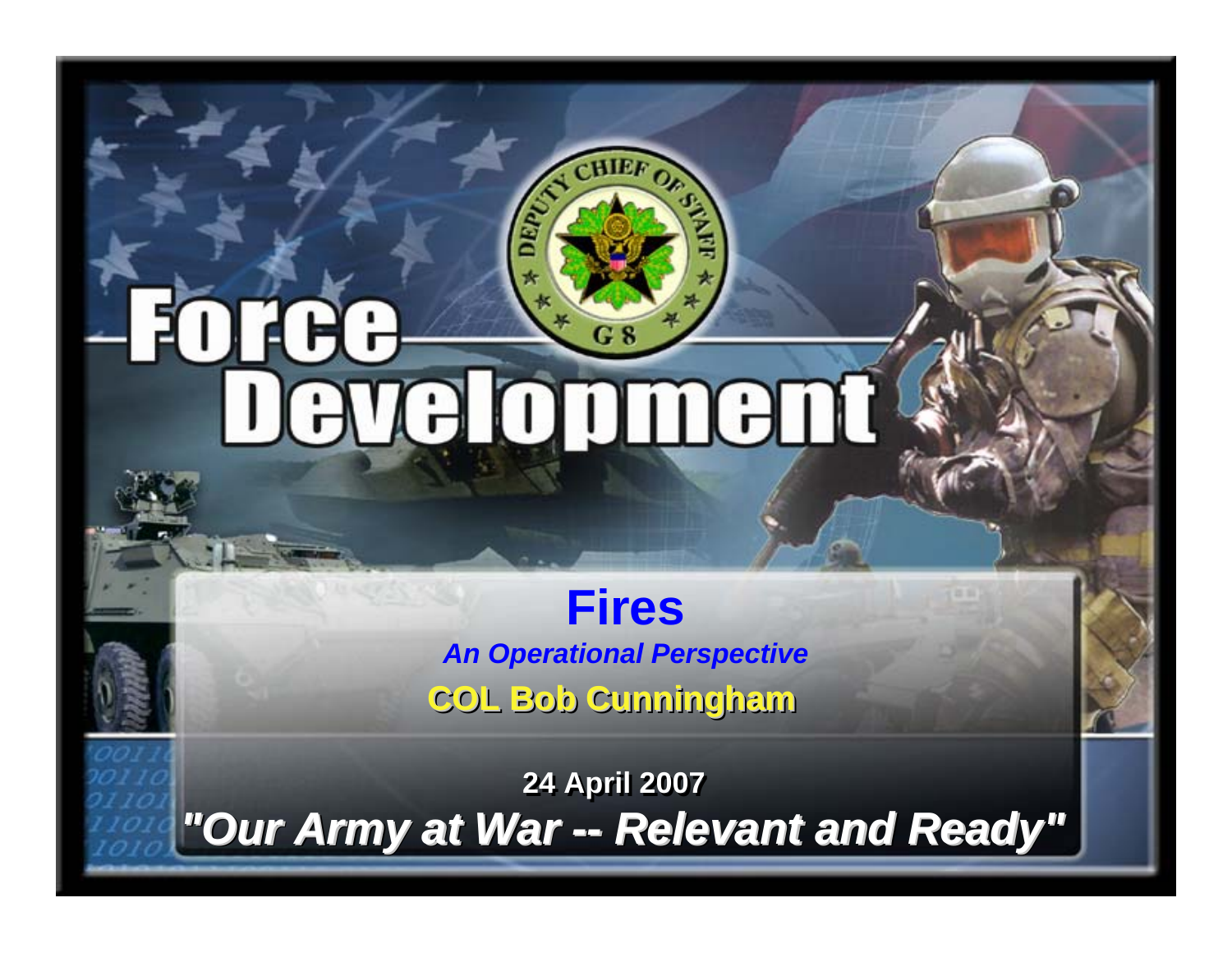# **CHALLENGE**



- Synchronization Of Effects
	- –Time and Space
- Ground Maneuver Is Event Driven
	- –Multiple Echelons
- Flexibility Is Key
	- Multiple Decisions
- Persistance
- Minimize Collateral Damage

## Responsiveness Is Essential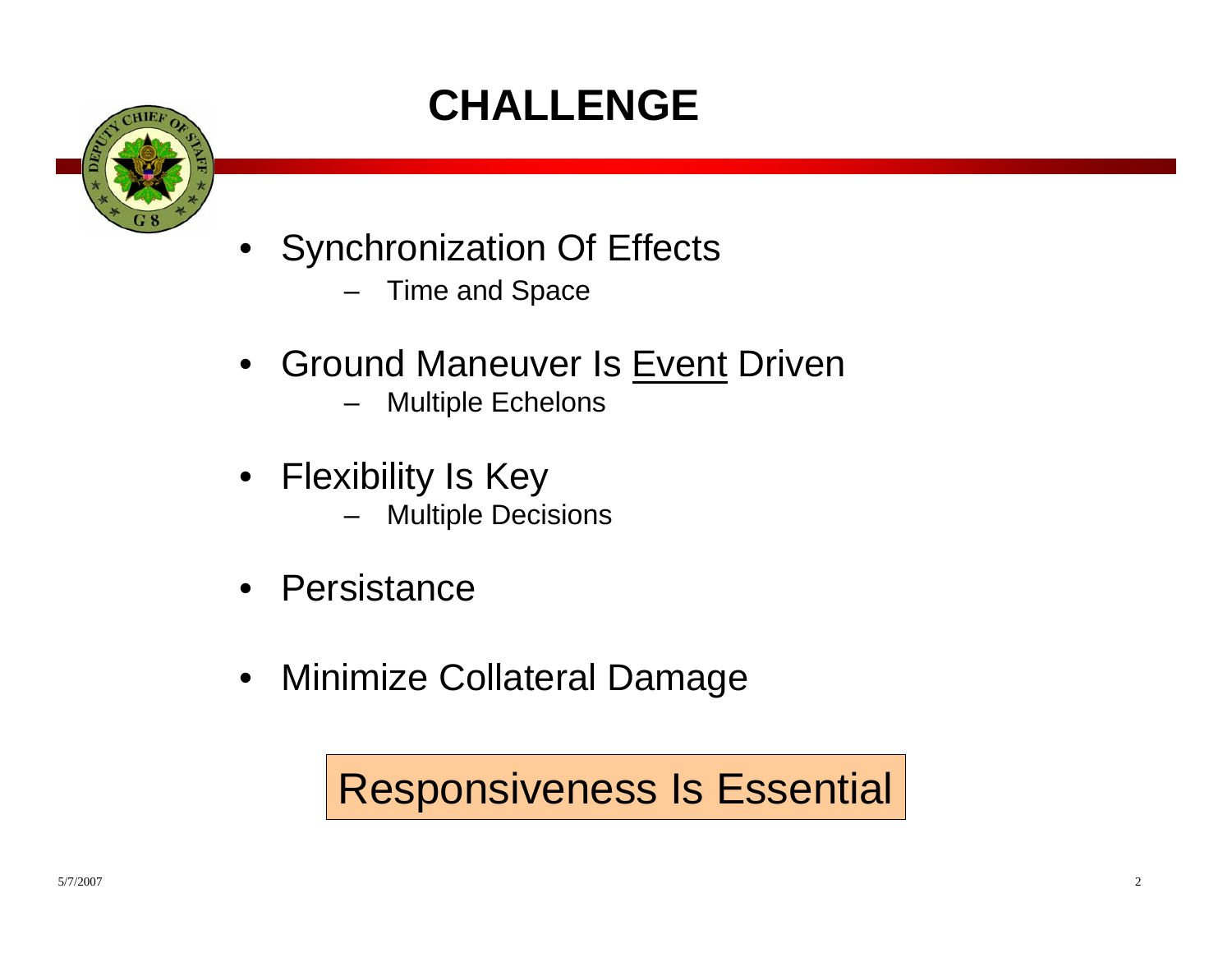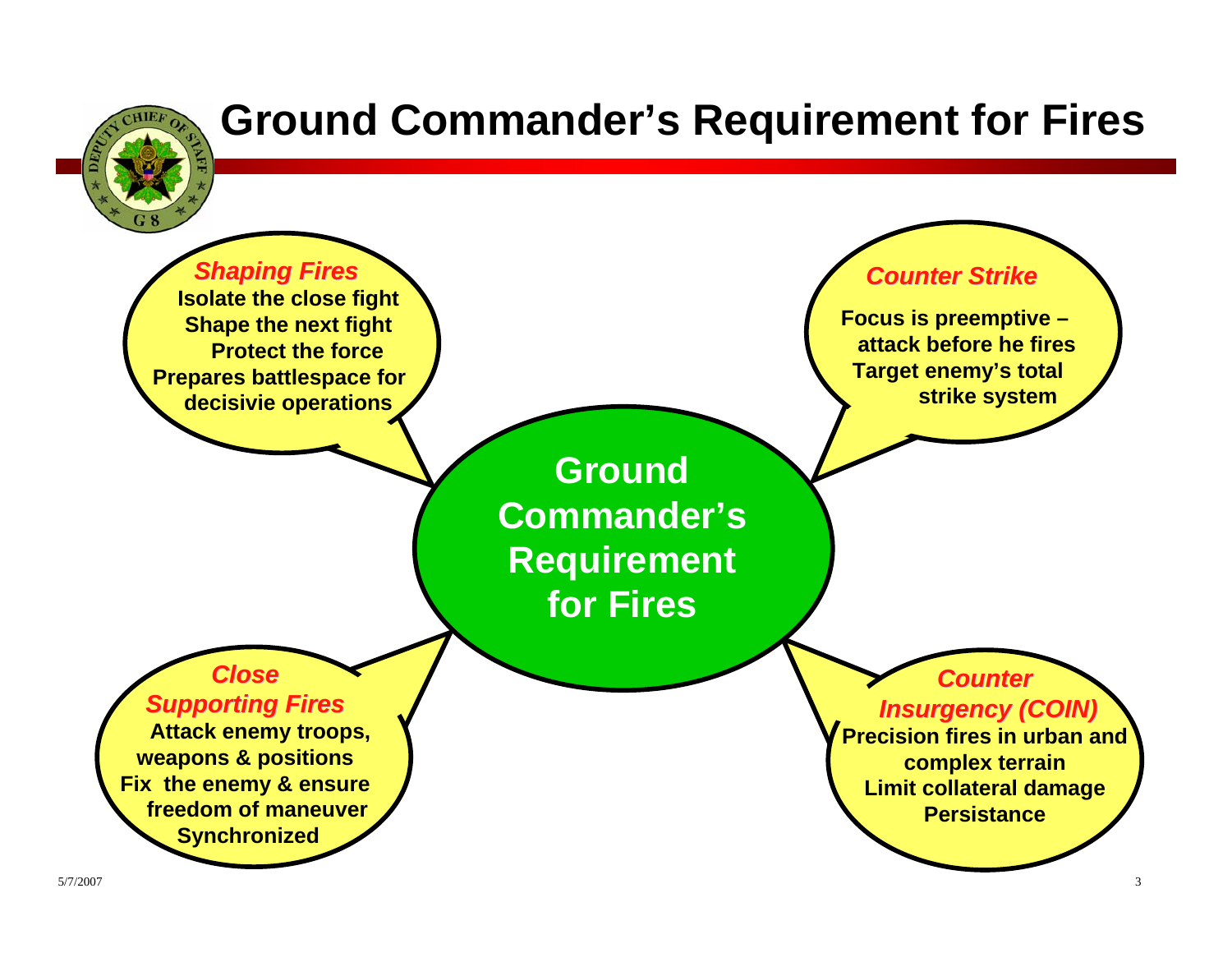

## **Emerging Battlespace Perspective**



5/7/2007

**FOR** 

**OFFICIAL USE ONLY**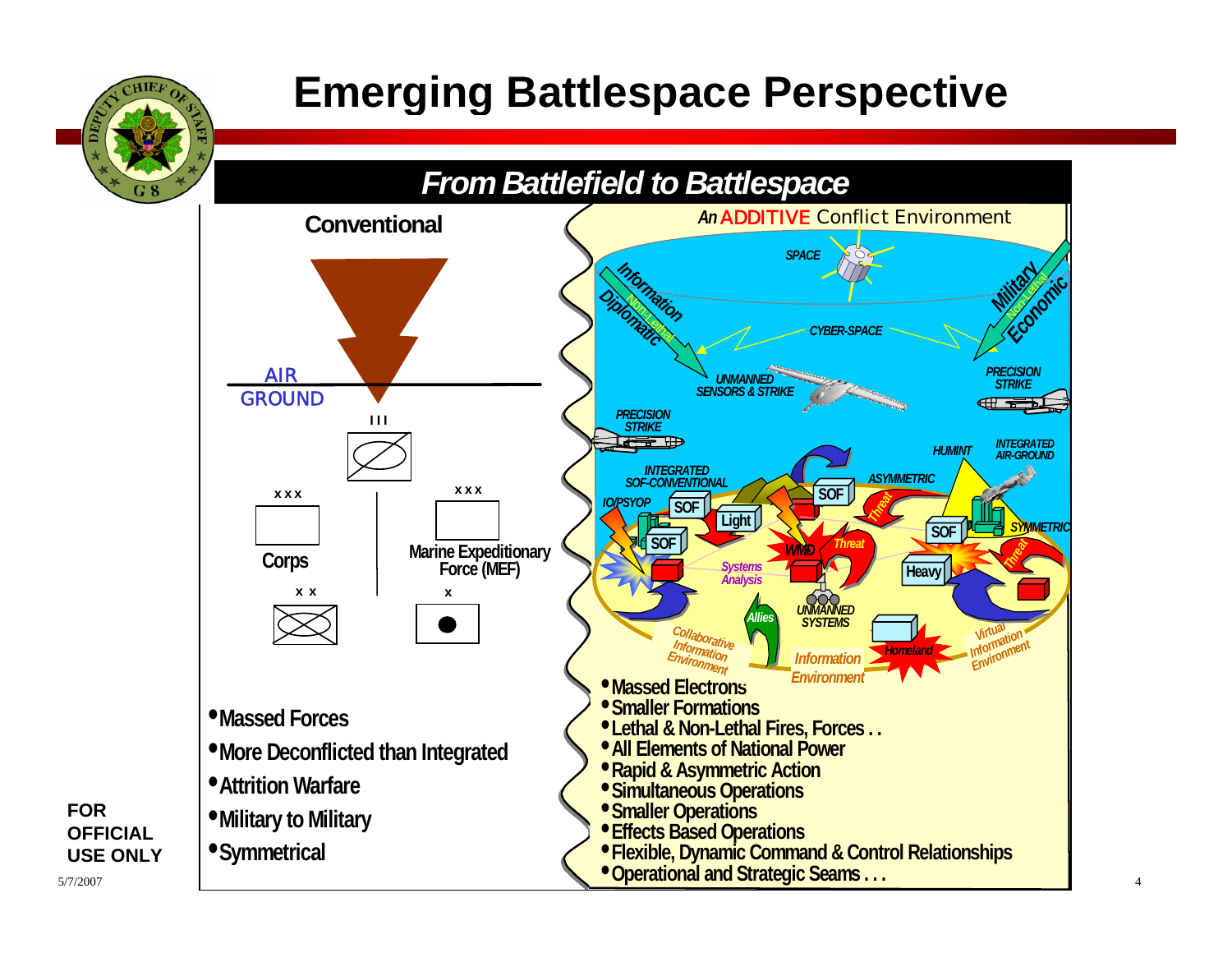## **Army Indirect Fires – The Way Ahead**

-

# **Transforming Fires**

 $m \longrightarrow T_0$ 

#### **FromLinked**

•

- •**Access to Joint systems**
- • **Connected to sensor outputs**
- •**Less Agile / Heavy**
- •**Support to Maneuver**
- •**Lethal (through mass)**
- • **Area effects with limited precision**
- •**Large logistics burden**
- •**Ability to mass fires**
- •**24/7, all weather**





- **Networked battle command**
- -**Interdependent with Joint systems**
- - **Dynamic Sensor to Shooter linkages**
- -**Strategic and tactical mobility**
- -**Fully Integrated with maneuver**
- - **Lethal (through precision and volume)**
- **Precise effects with area options**
- **Reduced logistics requirement**
- **Ability to mass effects; lethal and non-lethal**
- **24/7, all weather & all terrain**

to achieve **Destructive, Suppressive, Protective and Special Purpose Effects**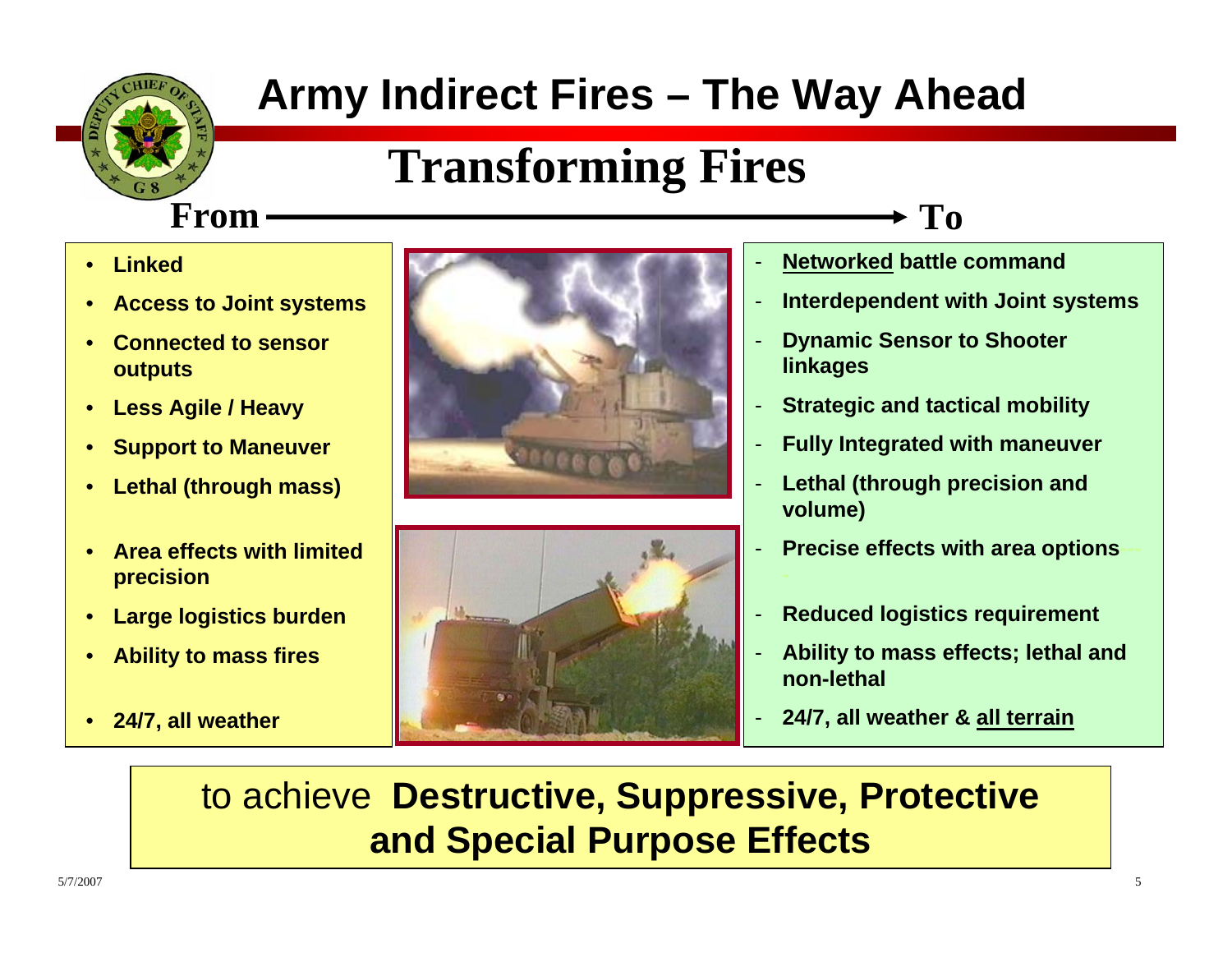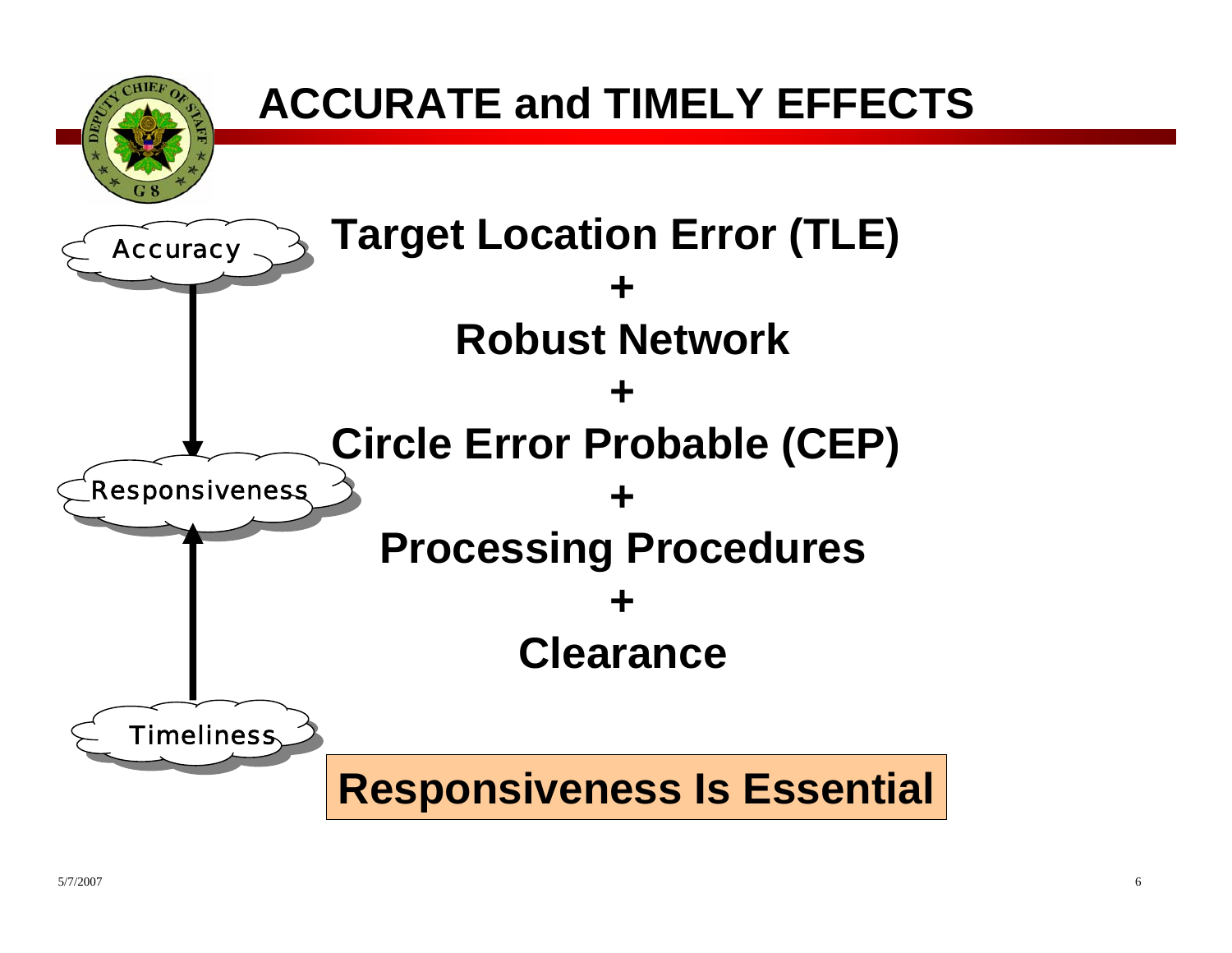## **Joint Fires Application Issues**

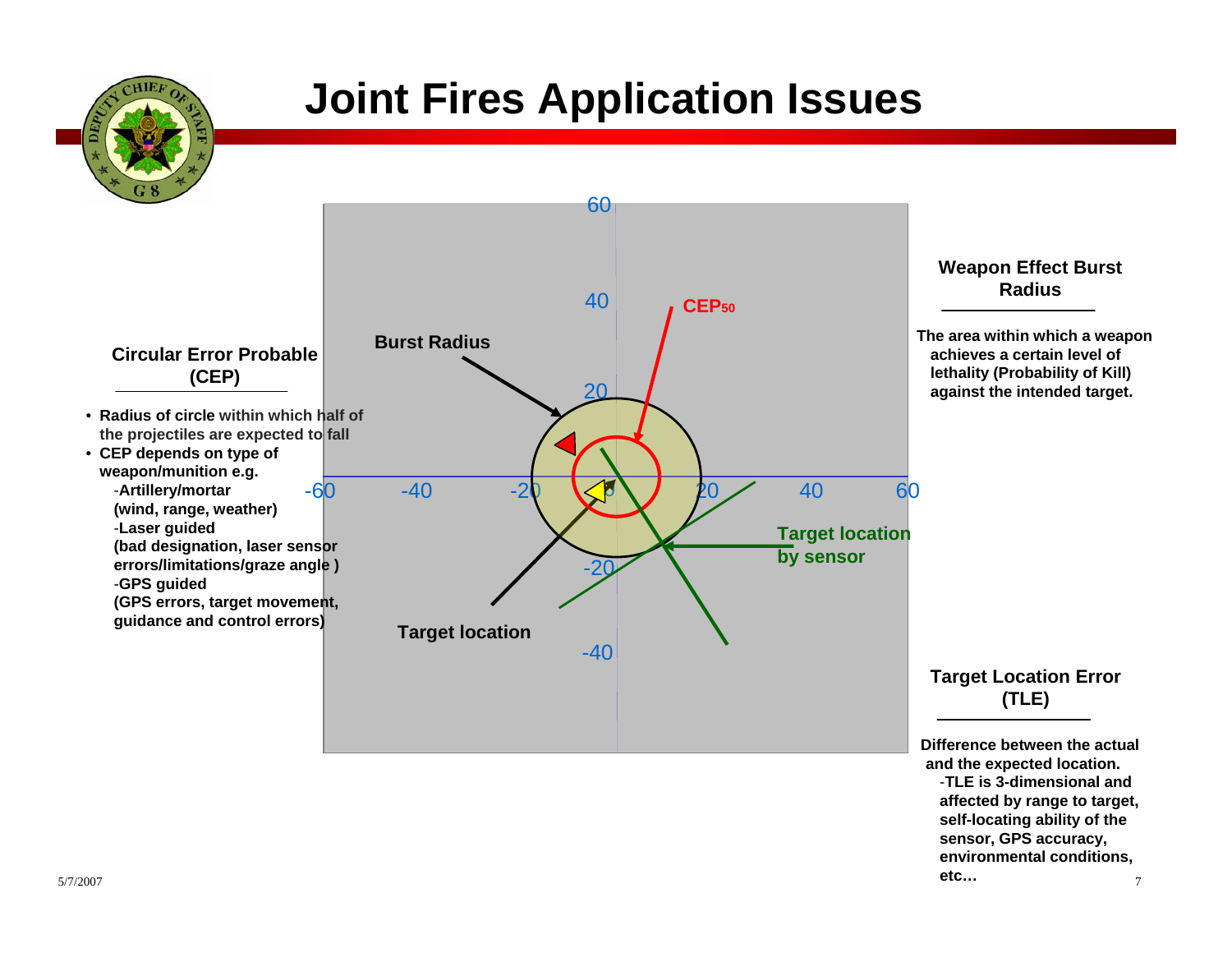## **Joint Fires Application Issues**

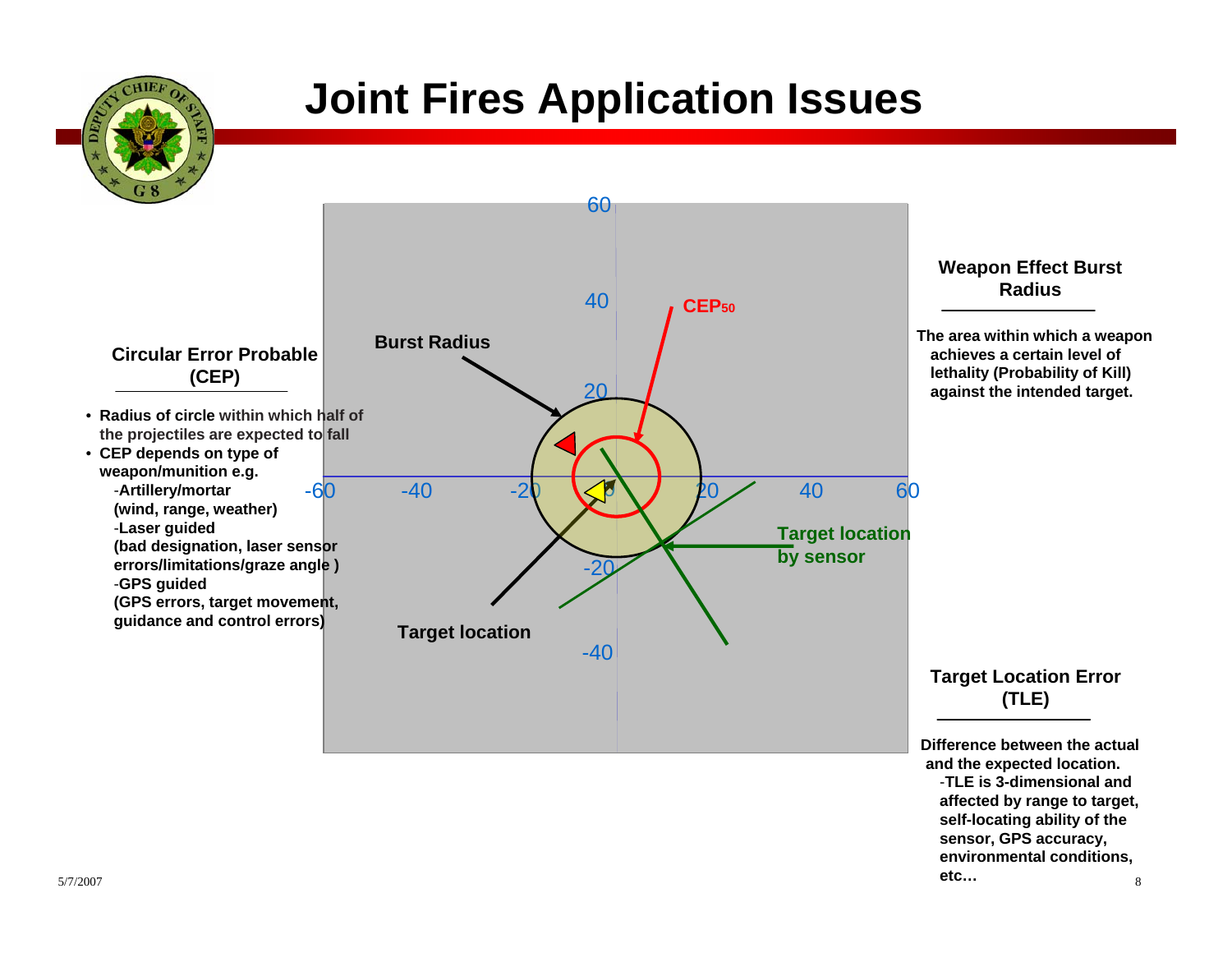

to achieve **Destructive, Suppressive, Protective and Special Purpose Effects**